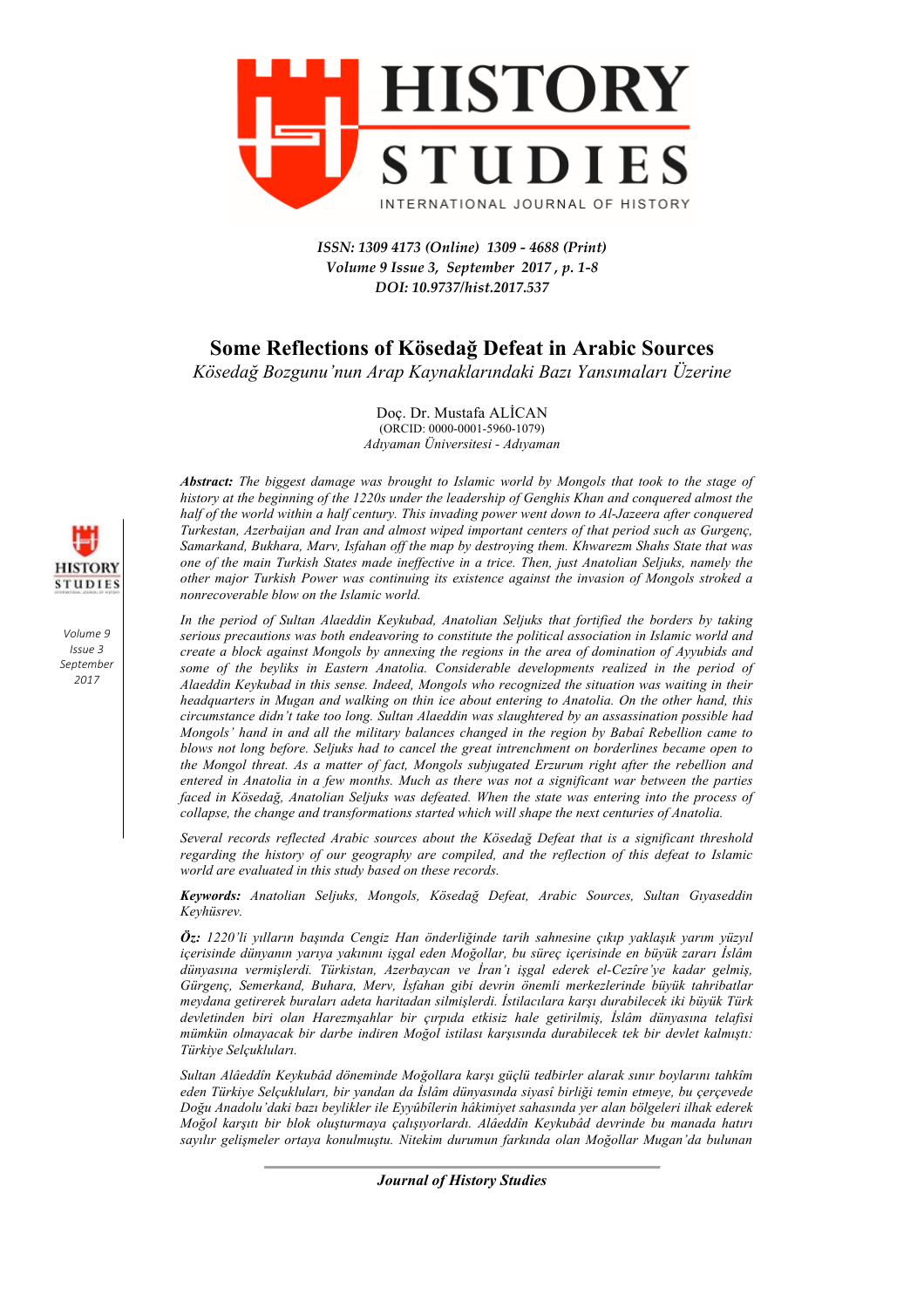*karargâhlarında bekliyor ve Anadolu'ya girme konusunda temkinli davranıyorlardı. Öte yandan bu durum fazla uzun sürmedi. Muhtemelen Moğolların da parmağının olduğu bir suikastla Sultan Alâeddîn katledildi ve aradan çok zaman geçmeden patlak veren Babaî İsyanı ile bölgedeki büyün askerî dengeler değişti. İsyanı bastırmak için sınır boylarında kurmuş oldukları güçlü tahkîmatı bozmak zorunda kalan Selçuklular, Moğol tehdidine açık hale geldiler. Nitekim isyanın hemen ardından Erzurum'u işgal eden Moğollar, birkaç ay sonra Anadolu'ya girdiler. Kösedağ'da karşı karşıya gelen taraflar arasında kayda değer bir savaş gerçekleşmediği halde Türkiye Selçukluları ağır bir bozguna uğradılar. Devlet yıkılma sürecine girerken, Anadolu'da sonraki yüzyılları da biçimlendirecek olan değişim ve dönüşümler başladı.*

*Bildirimizde, yaşadığımız coğrafyanın tarihi açısından önemli bir eşik olan Kösedağ Bozgunu ile ilgili olarak çağdaş Arap kaynaklarına yansımış olan bazı kayıtlar derlenecek, bu kayıtlar temel alınarak bozgunun İslâm âlemine yansıması değerlendirilmeye çalışılacaktır.*

*Anahtar Kelimeler: Türkiye Selçukluları, Moğollar, Kösedağ Bozgunu, Arap Kaynakları, Sultan Gıyaseddin Keyhüsrev.*

### **Introduction**

<u> 1989 - Johann Barn, mars eta bainar eta industrial eta baina eta baina eta baina eta baina eta baina eta bain</u>

The way of constructing the historical events in a history text is as relative as the way of comprehending of these developments. The determining factors such as geography, period, political and socio-cultural context on forming of a case are also decisive on the way of comprehending of the case subject. This is one of the reasons of being discussed of historical events within the frames referred to different meanings by the communities lived in a different time and places. The other reason that may be accepted as more important one is the changes happened in the perception of a human being who is the subject of the history. The person has been experiencing a mental evolution during the history looks at the historical events from different aspects due to each metamorphosis in question. Thus, although a historical case is a thing is always in the same position as concrete, it is shaped in each perspective, become material for new outlooks and almost rebuild as information again and again. The big philosophical metaphor as it is something non-stop changes as paradoxical takes its source definitively from here.

We can explicitly follow this theoretical base through the popular ways of comprehensions. For example, let us discuss the comprehensive way of Manzikert Battle, and the victory won here about our perspective. The strong and unignorable meaning that we referred to this incomparable success at the point of the development of Turkish history in Anatolia is the product of a modern eye. This modern eye represents the original approach, and the conscious for being conquered this motherland by ancestries of us as the subjects live the short and long termed results of the war and can watch a ten centuries history after the battle. So, we can point out that neither Ottomans and Turkmen beyliks nor Seljuks attached importance to this war such as we do. $<sup>1</sup>$ </sup>

This condition that can be summarized as 'being the way of interpretation of the world is decisive on the attempt to the explanation of the history' comes to the fore in conceptions of the history of political and social ideologies was determinant in the 20th century such as Communism, Socialism or Liberalism. All the ideologies are history reading and also impose upon a history approach uses oneself as the base. Being fictionalized of some of the marginal religious-political movements such as Qarmatians or Shiite-Ismaelite in our history within the outline of Islamic history by Western historiographies, notably Soviet historiography that

<sup>1</sup> See for a brief evaluation about the process of approaches corcerned Manzikert Battle in history to Mustafa Alican, *Kıyametin İlk Günü, Malazgirt 1071*, Kronik Book, İstanbul 2017, p. 223 et al.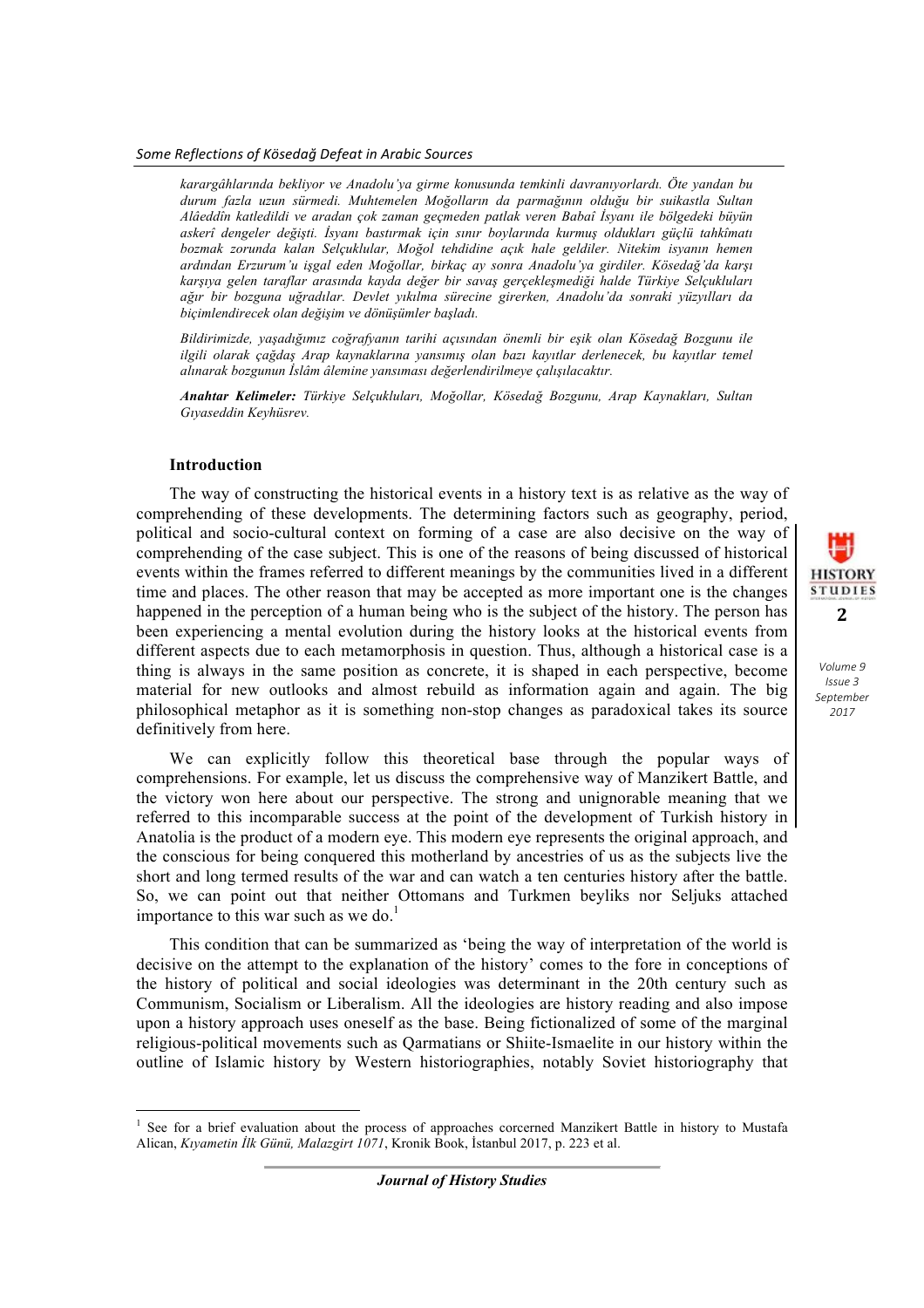considers the history as a laboratory where they prove their thoughts in, not only that using the intellectual background of the 20th century as the base.

This theoretic and abstractive introduction that is about constructing and reflection of historical information can act as a key to analyze the reflections of Kösedağ Defeat in Arabic sources. There is a weird as is seen below. Kösedağ Defeat that corresponds with a deep breaking to form the next centuries regarding both Turkish and Islamic history reflected Arabic sources unsatisfactorily, despite the fact that these sources present detailed information about the previous periods of Seljuks. In this research, we spread on the effort to examine the reasons for this situation concerning the theoretical base that we try to draw the frame of it.

## **Kösedağ Defeat And Its Importance In Terms Of Our History**

Kösedağ defeat what is one of the tragical routs of Turkish history and made marks on our geography regarding short, and long termed consequences broke out in the first days of July in 1243 in Kösedağ that placed approx. 80 kilometers northeast of Sivas. Soldiers of Seljuk army that were amounted to 80 thousand with a unit sent by the ruler of Ayyubids was overcome with Mongols without even going into a thorough skirmish. Mongols led by Baycu Noyan conquered Sivas and Kayseri where was one of the most important centers of Anatolian Seljuks after the defeat in which the political leaders, notably Sultan Giyaseddin Keyhüsrev<sup>2</sup> and military leaders fought for their's life by escaping from the battlefield.

If the narratives are true, Mongols grabbed articles of gold and silver worth reaching 3000 mules and 40 carloads of armor besides 300 camel load gold from the headquarter left by Seljuks and also commandeered on economic wealth of Kayseri and Sivas. On the one hand, they were collecting the valuable goods with the treasures of Sultan of Seljuks in Sivas where they seized by compromisingly and confined themselves to loot, on the other hand, they fleeced Kayseri where they entered by force of arms. Again they grabbed all the properties of the rich people by dragooning and left the region after doing the same in Erzincan. Finally, they turned back to their headquarter in Azerbaijan.

Sultan's vizier, Mühezzibüddin Ali who took shelter in Amasya after escaped from the battlefield like Sultan took along Kadi Fahreddin and followed Baycu Noyan. They made a deal with them in Mugan. Much as the agreement requires Seljuks to give 10 thousand sheep, one thousand cattle and other various presents besides 3 million 600 thousand dirhams cash in every year means the honor loss; Sultan took kindly to this agreement. But, this was just a start, Anatolian Seljuks would enter into the domination of Mongols by becoming a colony regarding the economy after a while and lose actually their political sovereignty<sup>3</sup>.

Being demolished of a psychological barricade of Mongol progression is one of the major results of Kösedağ Defeat rendered Seljuks as a colony of Mongol. This also means that the process ended which started by being murdered of Sultan Alaeddin Keykubad<sup>4</sup> and continued



 2 See Osman Turan, "Keyhüsrev II," *Makaleler*, Prepared by. Altan Çetin, Bilal Koç, Kurtuba Publishing, Ankara 2010, p. 481-501 concerning Seljukid Sultan Gıyaseddin Keyhüsrev. <sup>3</sup> See Osman Turan, *Selçuklular Zamanında Türkiye*, Ötüken Publishing, Istanbul 2004, p. 446 et al.; Faruk Sümer,

<sup>&</sup>quot;Kösedağ Savaşı," DİA, 26, Ankara 2002, p. 272-273; Claude Cahen, *Osmanlılardan Önce Anadolu*, Turkish trans. Erol Üyepazarcı, Tarih Vakfı Yurt Publications, Istanbul 2000, p. 225 et ; Mehmet Ersan and Mustafa Alican, *Osmanlı'dan Önce Onlar Vardı, Türkiye Selçukluları*, Timas 2016, p. 156-160; Erkan Göksu, "Kösedağ Savaşı (1243)," *Tarihin Peşinde*, 2, 2009, p. 1-14; Mustafa Alican, *Tarihin Kara Yazısı Moğollar*, Timaş, Istanbul 2016, p.

<sup>103</sup> et al. for more information on the reasons, development and results of Köseda<sup>ğ</sup> Defeat. <sup>4</sup> See. Salim Koca, "Türkiye Selçuklu Tarihine Damga Vuran Menfur Bir Cinayet: Sultan I. Alâeddîn Keykubâd'ın Zehirlenmesi," *Selçuklu Siyasi Tarihi (Bildiriler)*, Published and Prepared by Metin Hülagü, Abdulkadir Yuvali,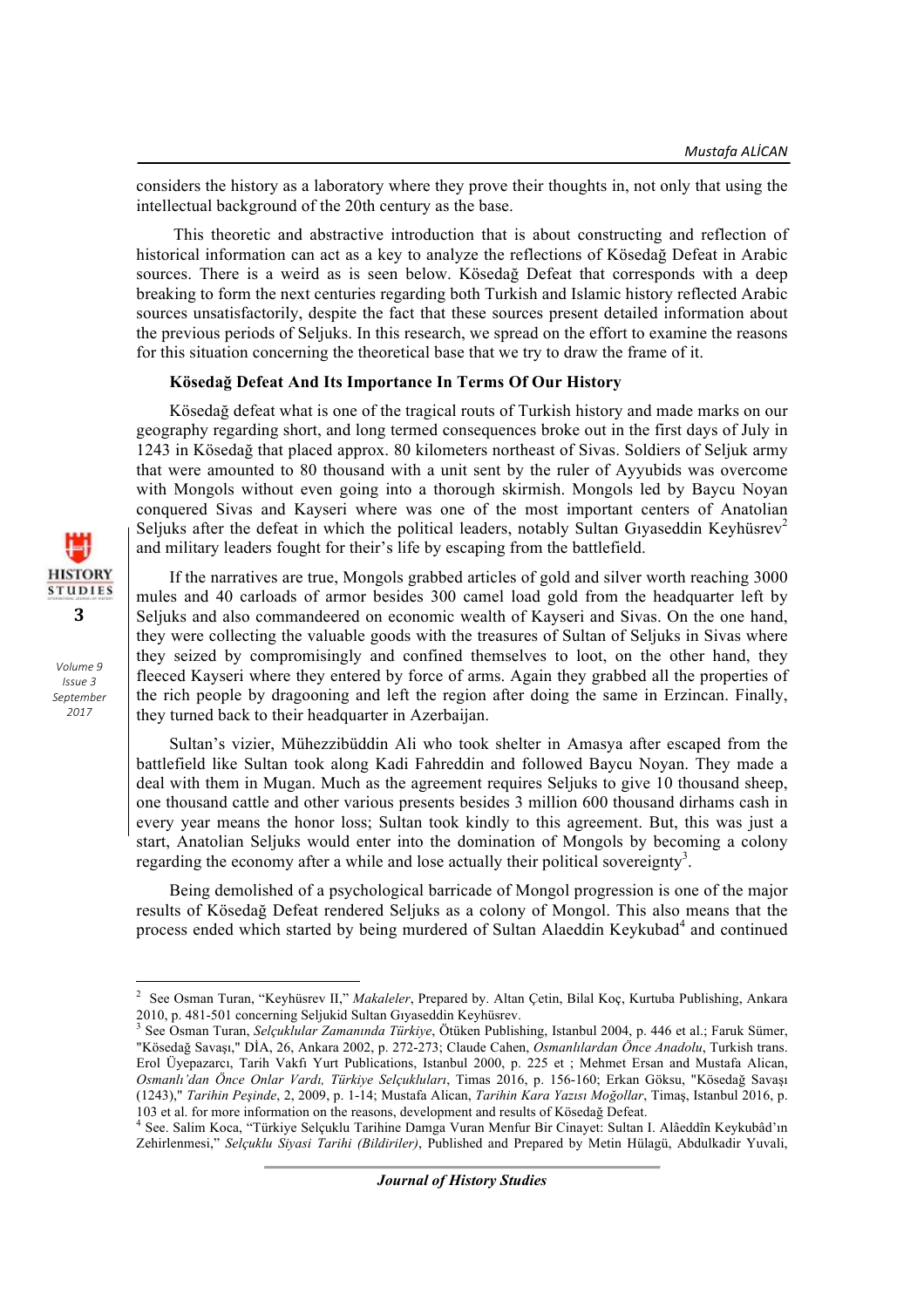by Babai Rebellion confirms the politic and military weakness. It was understood that the precautions inactivated and the barricade demolished which obliged Mongols to wait at the east boundaries of Anatolia. Seljuks entered into the fall process gradually after the Kösedağ Defeat.

It can be stated according to metaphor cancels the state-mind of Seljuks that Kösedağ Defeat that caused Seljuks to fall into a vegetative state was the beginning of going out of the existence of Seljuk experience who gave a new direction to Islamic history. The conception of centralist Sunni political power established within the frame of caliphate found its biggest representative in Seljuks fell into ruin by being exposed to disintegration due to this defeat. This conception mentioned would evolve to a different structure by entirely losing its ground by getting out of the hand of Baghdad in 1258. In this regard, we don't see any harm to say that Kösedağ Defeat dynamited the ground of Sultanate establishment such as transforming of caliphate foundation into a titular position by losing historical, social and collector, even unitive features by the invasion of Baghdad.

Damaging of 'sultanate' notion by Kösedağ Defeat corresponds with a differentiation had an influence on whole Islamic world. Except for the fact that whether such a distinction emerged based on the failure, it is seen that this distinction became explicit by this defeat. Thus, if we think that political institution in our history organized around the sultanate fact, it can be easily understood that how a serious breakup happened by damaging of this fact. However, Turkish history of the period after Kösedağ in which the state apparatus passifized and bureaucratic elites lost their *political kiblah* explicitly explained this breakup<sup>5</sup>. Anatolia Turks hid under the leaves of the history till Ottoman period developed a new political approach bases the holy war and jihad understanding on.

## **Reflections of The Defeat in Arabic Sources**

We can point out when we look at the past that Kösedağ Defeat is one of the biggest and challenging turning points of Turkish history. But we need to underline that we consider this defeat as the subjects who know the events of approximately eight centuries period. The people who haven't a grasp of this extended period don't understand this fact like us. We can ideally follow this through the records as to Kösedağ Defeat in Arabic sources.

As far as we are concerned by our trackings in Arabic sources written since the second half of the 13th century that the sources have sufficient data about the political history of Seljuks don't contain enough information about Kösedağ Defeat. There are just nine sources have various records as to the defeat, and some of these sources are the small data. It is a big possibility to find other sources that we've never seen. But, we think that our compilation from the widely used records via chronological line is enough to present a positive sample at the point of the attitude of Arabic sources for the defeat.

The first Arabic record about the defeat that we determined is a reference in İbn al-Adim (d. 1260). It is expressed in this author's record called *Bugyat at-Talab* that a person whose name was Racih b. Ebi Bakr in Aleppo went Egypt after this defeat due to the fear<sup>6</sup>. After this

<sup>6</sup> İbn al-Adim, *Bugyat at-Talab fi Tarihi Halab*, cited by. Süheyl Zekkar, Dâru'l-Fikr, Beirut, no date, p. 3547.

<sup>&</sup>lt;u> 1989 - Johann Barbara, martxa alemaniar argumentu (h. 1989).</u> Erhan Yoska, Ali Aktan, Muhittin Kapansahin, Türk Tarih Kurumu Publications, Ankara 2014, p. 537-559 for regarding the politic activities of Sultan Alaeddin and his killing. <sup>5</sup> See. Nejat Kaymaz, *Anadolu Selçuklularının İnhitatında İdare Mekanizmasının Rolü*, Türk Tarih Kurumu

Publications, Ankara 2011 for the most important text related to the corruption of the bureaucratic elites and the transformation of the state apparatus into a gun that is aimed at itself. See Mehmet Ersan, *Türkiye Selçuklu Devletinin Dağılışı,* Birleşik Publishing, Ankara 2010, p. 45 et al. for another text which deals with the same issue in a different framework.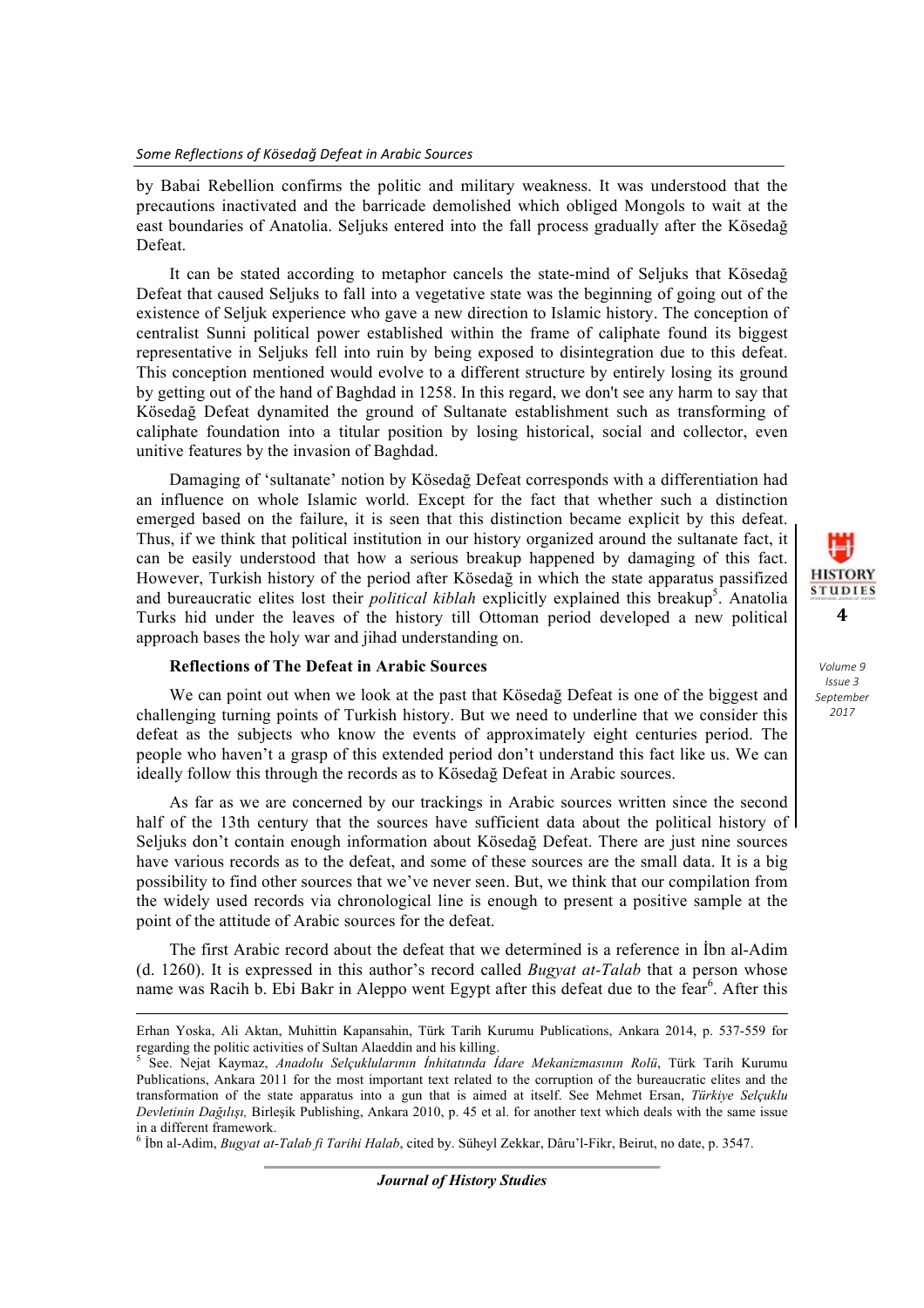record is remarkable with regards to being referred to a fear about entering of Mongols to Syria, relatively first detailed information about the defeat is narrated by Abu'l-Fida (d. 1331) after a long time.

According to the narrating of Abu'l-Fida, Sultan of Seljuks asked for help from the ruler of Ayyubids via a messenger after Mongols attacked to Rum cities in 641 (1243) under the domination of Sultan Gıyaseddin Keyhüsrev. The Aleppo accepted this help call and sent a militant union. This military union at Nasıhuddin Farisi's command and the other units "came from everywhere" joined to Seljuk army, but the vast size of this army could not avoid being ultimately defeated "ugly" against Mongols. Mongols who killed and captured a lot of people domineered the cities of Anatolia and also occupied the settlements of Eastern Anatolia, notably Ahlat and Amid. Seljukid Sultan Gıyaseddin who escaped first and asked for mercy secondly was subjugated of Mongols and lived under this domination until he died in 654 (1256-1257). According to the additional information of Abu'l-Fida about the defeat and the period after the defeat, Sultan left two children called Rukneddin and İzzeddin, Rukneddin was inherited the throne by escaping of İzzeddin to Istanbul. Moreover, the state administration was in Muineddin Süleyman's power whose nickname was 'Pervane' means 'hacib' in Persian language and the little son of him was enthroned after being assassinated of Rukneddin<sup>7</sup>.

**HISTORY STUDIES 5**

> *Volume 9 Issue 3 September 2017*

The next record about Kösedağ Defeat belongs to Davadari (d. 1335). According to his narrating via the book called Kanz ad-Durer, Mongols invaded the Anatolian cities and made havoc of the soldiers of these regions. The Seljukid Sultan who first made a peaceful agreement with Khwarezmis also allied to the rulers of Miapharqin, Aleppo, and Mardin against Mongols. Even if they all in one fight against Mongols 'line by line' and also even they 'outcompeted for a while,' they were beaten at the end. A lot of Muslim were killed and the each malik in the army fled. While the Mongols were invading the cities of Anatolia, the soldiers of Aleppo turned back to their hometown under the harrow. Sultan of Seljuks entered into an agreement with them to get them off and be sure. As regards to the provisions of the agreement that, Seljuks would pay a thousand dinar cash for each day and give horse, mamluk, odalisque (cariyah), and hounds. Davadari additionally expressed that the Sultan of Seljuks who loved to play dogs and wildlife was "weak-minded" and enmeshed these predators in people and also caused them to die by being bitten; this is an impressive record. This same writer pointed out that İzzeddin escaped to İstanbul after the death of the Sultan and the other son, Rukneddin was enthroned as the Sultan of Seljuks<sup>8</sup>.

More detailed information is obtained by the records of Ibn al-Vardi (d. 1349) after the short record of Dhahabi (d. 1348)<sup>9</sup> who mentioned that Mongols came to Anatolia in 639  $(1241/1242)$  and Sultan Giyaseddin escaped from them. After Ibn al-Vardi<sup>10</sup> who expressed all the records of Abu'l-Fida as a summary, the famous Ibn Kathir (d. 1373) mentioned short but original brief about the case. According to the text of Ibn Kathir that (most probably wrongly) remarked "*who are conquered the Rum country and dispossessed this land from the son of Alaeddin are Khwaremians*," the "weak-minded" Sultan (it was occupied the territory of

 <sup>7</sup> Abu'l-Fida, *Tarihu Abi'l-Fida al-Müsemma al-Muhtasar fi Ahbari'l-Başar, II,* Pub. Mahmud Deyyûb, Beirut 1997, p. 276.

<sup>8</sup> Ebi Bakr Abdullah b. Aybek ad-Davadari, *Kanz ad-Durar ve Cami al-Gurar, VII*, Pub., S. Abdülfettah Aşur, Cairo 1972,p. 352-353.<br><sup>9</sup> Hafiz Şemseddin Ebi Abdullah Dhahabi, *Duvel al-İslam*, Beirut 1985, p. 348.<br><sup>10</sup> Ibn al-Vardi, *Tarihu Ibn al-Vardi, II,* Beirut 1996, p. 168-169. Krş. İbnü'l-Verdî, Bir Ortaçağ Şairinin

Kaleminden Selçuklular*, Prepared by*. Mustafa Alican, Kesit Publishing, İstanbul 2014, p. 111.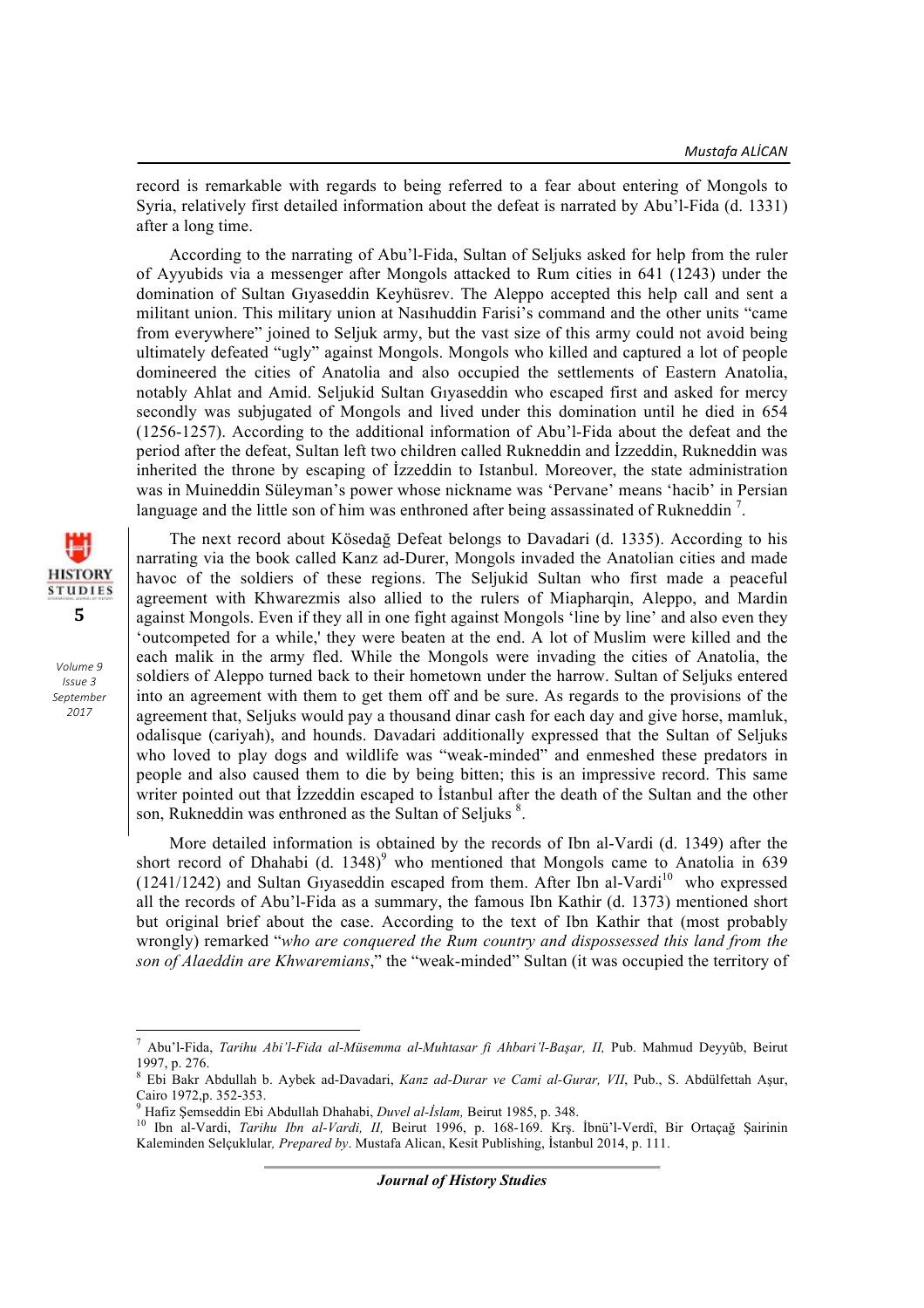Seljuks in his sultanate period) who loved play dogs and lions, and enmeshed predators in people died by a beat of a lion as well.<sup>11</sup>

The next historical record belongs to Ibn Khaldun (d. 1406). As regards to Ibn Khaldun, several units from Mongols came to Anatolia in 641 and Sultan of Seljuks asked for help from Ayyubids and other neighboring Turks. The Seljuks that became crowded by the military helps came from everywhere walked all over Mongols, but firstly the advance guards were defeated and then the Seljuks army went down in defeat. Much as the Sultan of Seljuks saved him and his family by escaping from the battlefield, Mongols spread to "each location of Anatolia" and occupied Amid and Ahlat by destroying the cities of Anatolia. In response, the Sultan asked for mercy from Mongols by accrediting and managed the state affairs with Mongols until his 'pretty close death.' Mongols caught Kayseri as well <sup>12</sup>.

The other record that we analyzed belongs to Makrizi (d. 1442) who was a Mamluki historian. It is read in his monumental work called 'as-Suluk' that Mongols defeated Gıyaseddin Keyhüsrev by entering in the region of Anatolia and conquered Sivas, Kayseri, Ahlat, Amid by force of arms. Mongols obliged the ruler of these two cities to pay 400 thousand dinars in each year and vassaled Sultan Gıyaseddin Keyhüsrev. Then, Makrizi who uniquely and of course incorrectly wrote that Gıyaseddin escaped to Istanbul and his little son, Rukneddin was enthroned and fulfilled this duty until death $^{13}$ .

The owner of the last record that we could determine is Ibn Tagribardi who died in 1470. According to the records of this author, the ruler of Anatolia who was "the son of Alaeddin Keykubad" accepted to pay a thousand dinar for each da and also give horses, servants, odalisque, and hounds to Mongols as a result of the agreement for peace. Moreover, Ibn Tagribardi stressed that Sultan Gıyaseddin Keyhüsrev is a "young, game lover, tyrant and weak-minded person" and enmeshed wild animals in people and finally is killed by a lion among his animals. Our this author completed his record by transferring information that can not be found any other sources; '*Mongols assigned a military governor (şahne) to Anatolia'* 14*.*

### **Conclusion**

As is seen above, the data about Kösedağ Defeat in Arabic sources are extremely inadequate, empty of detail and by way of contradicting with each other. The foremost matter that can be described as the common point is their expressions to show this defeat as an imaginary event happened in a distant geography. They seem to mention about a war that has come to fruition among states that have no contact with them and geography of Egypt and Syria. It appears to like to have been forgotten that Seljuks was the leader of the Islamic world just before one-two centuries. In almost none of the records, the Sultans of Seljuks are called as 'Sultan,' these authors preferred to use 'Dominant of Rum (Anatolia)' 'Owner of Rum.' What is the reason for this? How the Seljuks who provided the political association and even the religious organization relatively once upon a time, organized the military energy of Muslims against 'rafizis and heathens' by mobilizing the jihad thought and also brought Byzantium to his knees became an insignificant detail? Why is Kösedağ Defeat ignored by Muslim Arabs? Why is the importance of this war not understood? Why the deep cleavage occurred in Turk and Islamic history is not distinguished?

*Journal of History Studies*



 $^{11}$  Ibn al-Kathir, al-Bidaya va'n-Nihaya, Pub., Hasan Abdulmannan, No printhouse, no date, p. 2026.

<sup>&</sup>lt;sup>12</sup> Ibn Khaldun, *Tarihu Ibn Khaldun (al-'Ibar)*, Pub., Ebu Suhayb el-Kerrâmî, No printhouse, no date p. 1337.<br><sup>13</sup> Makrizi, *as-Suluk Lima'rifati Duvel al-Muluk*, *I*, Pub., Muhammed Abdülkadir Ata, Beirut 1997, p. 417. Beirut 1992, p. 307.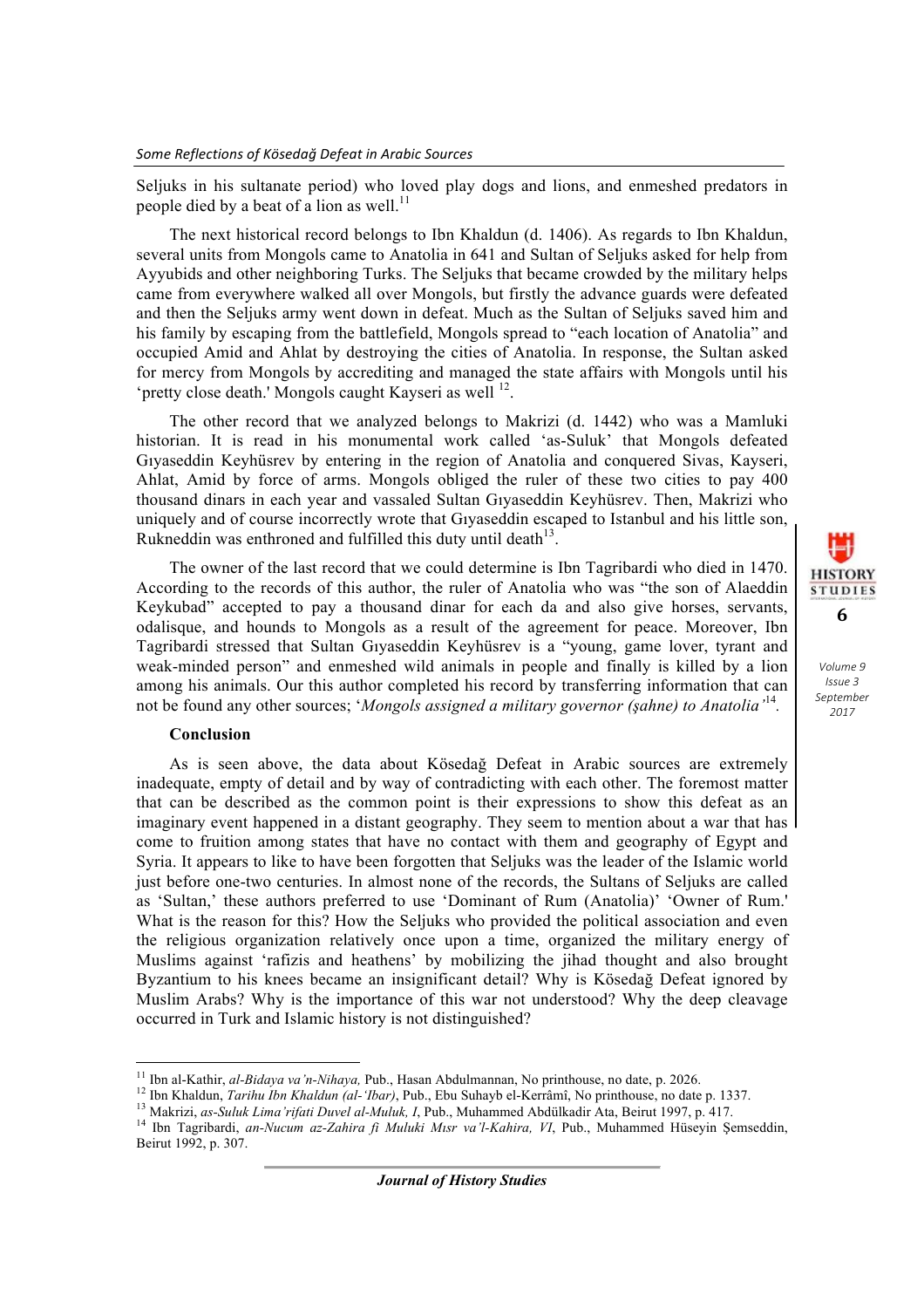We can find the answers to these questions by discussing the records mentioned within the scope of the subject-history relationship. The disinterestedness towards Kösedağ is also related to the mentality change occurred in parallel with the Mongol invasion. There has been an axis shift in the center of the Islamic world by falling behind of 'Sultanate-Sunni Caliphate centered' approach adopted by the rise of Great Seljuks. Becoming helpless of the geographies such as Turkestan and Iran where were the sources of the Seljuks' policy accelerated the demolition process of this state in parallel with Mongol invasion. As an outgrowth of this situation, the way of comprehending of Islamic history changed and the history built as Syria and Egypt centered. Being used to the title of "Sultan" for just the rulers of Ayyubids and Mamluks is a consequence of the center differentiation.

In here, the point that we want to underline as an attempt of experimental resolution is the effort for a 'legitimacy construction.' In the record that we analyzed, there was especially emphasized on 'help call' of Seljuks from Ayyubids and other communities against the Mongol threat. Their other focus is the inadequateness of the Sultan who was "weak-minded". Finally, we want to indicate that situation may relate to an unconscious motive to reframe the axis shift by fictionalizing a kind of previous period story.

# **References**

ALİCAN, Mustafa, *Tarihin Kara Yazısı Moğollar*, Timaş, İstanbul 2016.

- ALİCAN, Mustafa, *Kıyametin İlk Günü, Malazgirt 1071*, Kronik Publishing, İstanbul 2017.
- CAHEN, Claude, *Osmanlılardan Önce Anadolu,* Turkish trans. Erol Üyepazarcı, Tarih Vakfı Yurt Publications, İstanbul 2000.
- Abu'l-Fida, *Tarihu Abi'l-Fida al-Musemma al-Muhtasar fa Ahbari'l-Başar*, II, Pub., Mahmud Deyyub, Beirut 1997.
- ad-Davadari, Ebi Bakr Abdullah b. Aybek, *Kanz ad-Durar va Cami' al-Gurar*, VII, Pub., S. Abdülfettah Aşur, Cairo 1972.
- DHAHABI, Hafız Şemseddin Ebi Abdullah, *Duval al-Islam*, Beirut 1985.
- ERSAN, Mehmet, *Türkiye Selçuklu Devleti'nin Dağılışı*, Birleşik Publishing, Ankara 2010.
- ERSAN, Mehmet, Alican, Mustafa, *Osmanlı'dan Önce Onlar Vardı, Türkiye Selçukluları*, Timaş 2016.
- GÖKSU, Erkan, "Kösedağ Savaşı (1243)", *Tarihin Peşinde,* 2, 2009.
- Ibn Khaldun, *Tarihu Ibn Khaldun (al-'Ibar)*, Pub., Abu Suhayb al-Kerrami, No printhouse, no date.
- Ibn Kathir, *al-Bidaya va'n-Nihaya*, Pub., Hasan Abdülmennan, No printhouse, no date.
- Ibn Tagribardi, *an-Nucum az-Zahira fi Muluki Mısr va'l-Kahira*, VI, Pub., Muhammed Hüseyin Şemseddin, Beirut 1992.
- Ibn al-Adim, *Bugyat at-Talab fi Tarihi Halap*, Pub., Süheyl Zekkâr, Dâru'l-Fikr, Beirut, no date.

Ibn al-Vardi, *Tarihu Ibn al-Vardi*, II, Beirut 1996.



*Journal of History Studies*